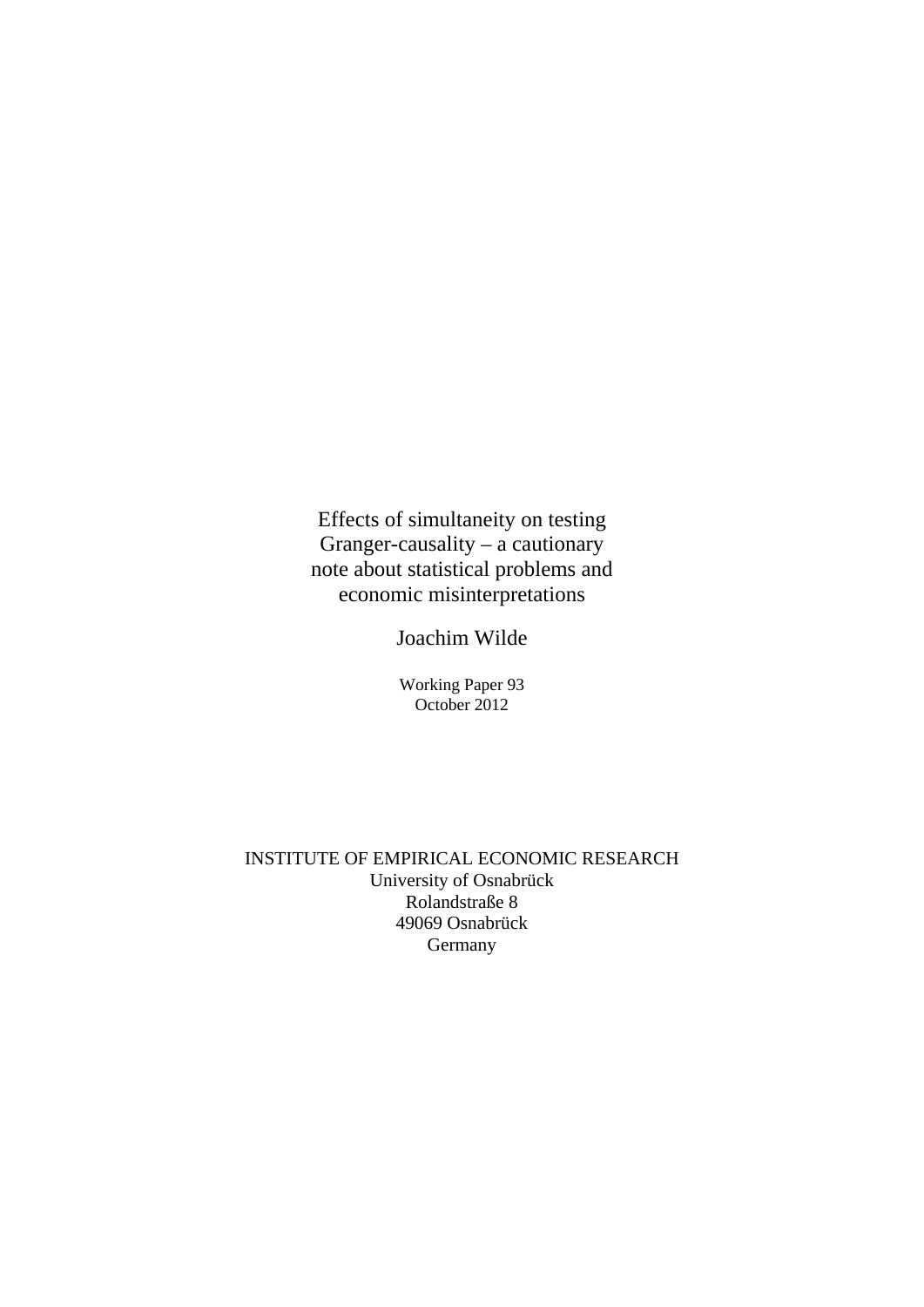# Effects of simultaneity on testing Granger-causality – a cautionary note about statistical problems and economic misinterpretations<sup>1</sup>

Joachim Wilde\*

*University of Osnabrueck*

# **Abstract**

Interpreting Granger causality as economic causality implies that the underlying VAR model is a structural economic model. However, this is wrong if simultaneity occurs. Magnitude and stability of possible errors are analysed in a simulation study. It is shown that economic misinterpretations of tests of Granger causality can occur with probability one for realistic parameter values. Furthermore, the power of the test can be rather low even with a sample size of T=50.

*Keywords:* Granger causality, test, simultaneity, instantaneous causality

*JEL classification:* C32

1

<sup>&</sup>lt;sup>1</sup> I thank Philip Bußmann and Peter Bönisch for useful comments. The usual disclaimer applies.

<sup>\*</sup> Postal address: Fachbereich Wirtschaftswissenschaften, Rolandstr. 8, 49069 Osnabrueck, Germany; phone: ++49 541 969 2746; e-mail: Joachim.Wilde@uni-osnabrueck.de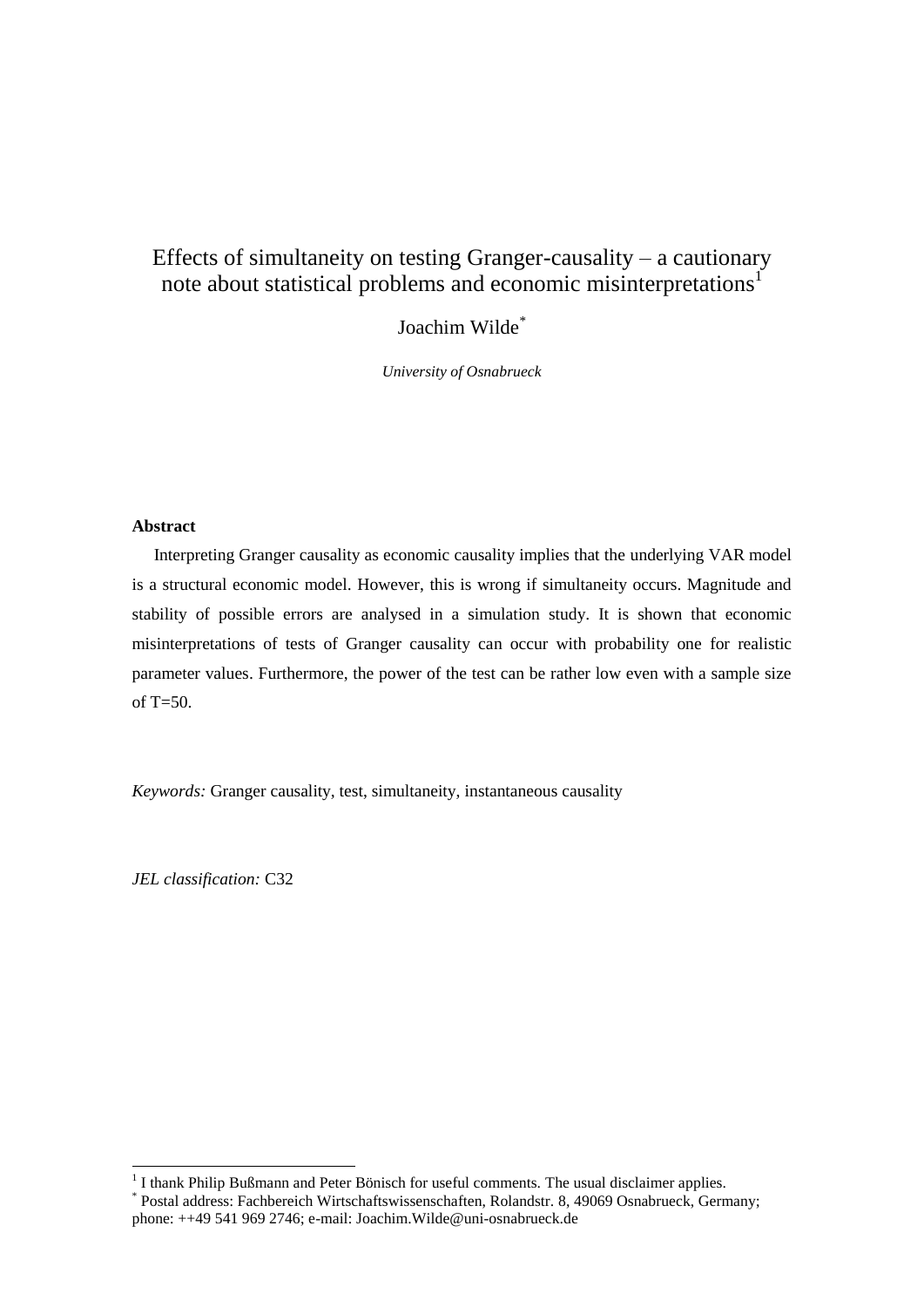#### **1. Introduction**

After the seminal paper of Granger (1969) testing Granger causality has become a workhorse in applied econometrics. By using a two-dimensional VAR model it is tested whether lagged values of  $y_2$  improve the forecast of  $y_1$ . Although it is well known that a VAR model is only a reduced form if instantaneous causality exists, its parameters are sometimes interpreted as structural economic coefficients. Consider e.g. Hartwig (2010). He analysed whether health stimulates economic growth based on five year averages of annual data. Depending on the estimation method he found either none or a negative effect of lagged health on economic growth and interpreted this structurally. However, economic growth might be a function of health in the same five year period. Thus, a simultaneous equation model with instantaneous causality might be the correct specification, and the results for the lagged coefficients might be misleading. Further examples in the recent literature are amongst others Braunerhjelm et.al. (2010, economic growth and entrepreneurship, annual data), Casu and Girardone (2009, competition and efficiency in banking sectors, annual data), Fiordelisi et.al. (2011, capital ratio, risk and cost efficiency of banks, annual data), Handa and Khan (2008, financial development and economic growth, annual data) and Mah (2010, foreign direct investment and economic growth, annual data).

Interpreting VAR coefficients structurally in the presence of instantaneous causality clearly contradicts even to the seminal paper of Granger. He named a VAR-model as (simple) causal model only if instantaneous causality can be excluded theoretically (p. 427). However, if instantaneous causality occurs, tests of Granger causality may run into a dilemma. On the one hand, the tests may decide statistically correct about significance and sign of lagged values in the reduced form. On the other hand, a conclusion on economic causality might be misleading because instantaneous causality might change the results or might be not detected.

Nevertheless, it is not obvious, whether this matters in empirical practice. Therefore, this paper presents a simulation study that analyses the magnitude and the stability of possible errors. It distinguishes between statistical problems (like size distortions or a low power) and errors in the economic interpretation of Granger causality tests (e.g. a wrong conclusion of no causality). It can be seen that  $-$  given the usual stochastic assumptions  $-$  most problems are such of an economic misinterpretation.

Section 2 describes simulation design and results for a static simultaneous model, whereas in section 3 a dynamic model is considered. Section 4 concludes.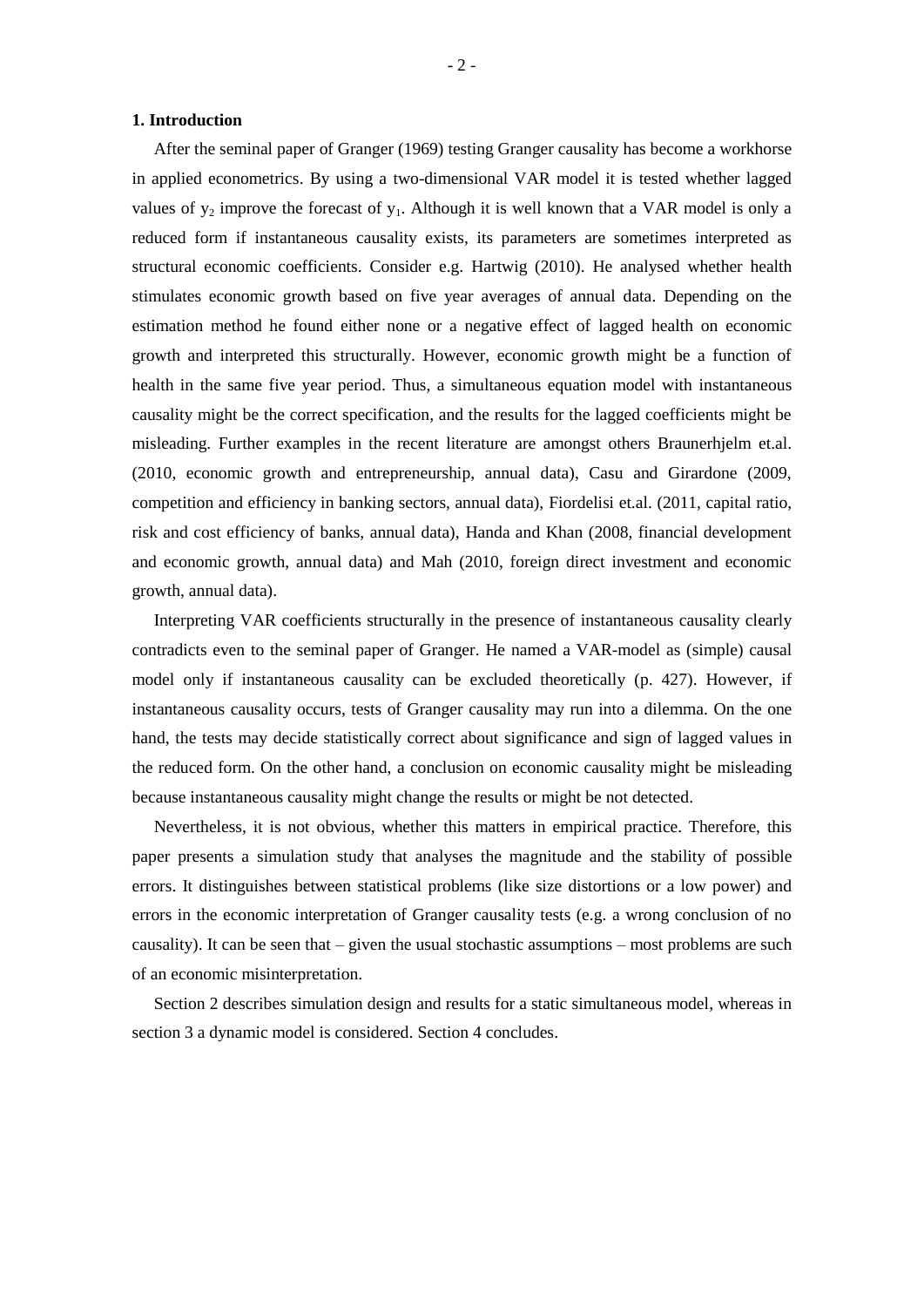#### **2. A static simultaneous equation model**

The first part of the simulation is a static simultaneous equation model (model A):

$$
y_{1t} = \gamma_1 y_{2t} + u_{1t} \n y_{2t} = \gamma_2 y_{1t} + u_{2t}, \quad u_t = \begin{pmatrix} u_{1t} \\ u_{2t} \end{pmatrix} \text{ iid } N(0, \Sigma).
$$
\n(1)

It is well known that the system (1) is not identified (cf. e.g. Greene 2008, ch. 13.3, for a detailed depiction of identification issues). Either  $\gamma_1$  and  $\gamma_2$  or  $\Sigma$  have to be restricted to ensure identification. Since the gammas are the parameters of interest,  $\Sigma$  is restricted to a diagonal matrix, i.e. the correlation between  $u_{1t}$  and  $u_{2t}$  is restricted to zero.

The reduced form of (1) is

$$
y_{1t} = \frac{u_{1t} + \gamma_1 u_{2t}}{1 - \gamma_1 \gamma_2} =: v_{1t}
$$
  
\n
$$
y_{2t} = \frac{\gamma_2 u_{1t} + u_{2t}}{1 - \gamma_1 \gamma_2} =: v_{2t}, \qquad v_t = \begin{pmatrix} v_{1t} \\ v_{2t} \end{pmatrix} \text{ iid } N(0, \Sigma_v).
$$
 (2)

Although  $\Sigma$  is restricted to a diagonal matrix,  $\Sigma_{\rm v}$  is not, i.e.  $v_{1t}$  and  $v_{2t}$  are usually correlated. (2) is the data generating process that is used to simulate the data. The sample size is chosen as T=50 (small sample) and T=500 (large sample). Thus, it can be seen whether asymptotic characteristics help to reduce the problems.

For the purpose of simplicity, Granger causality of  $y_2$  for  $y_1$  is tested by using an AR(1) structure:

$$
y_{1t} = \phi_{11} y_{1,t-1} + \phi_{12} y_{2,t-1} + \varepsilon_{1t}
$$
  
\n
$$
y_{2t} = \phi_{21} y_{1,t-1} + \phi_{22} y_{2,t-1} + \varepsilon_{2t}
$$
\n(3)

Thus, the usual F-test reduces to a t-test of

<u>.</u>

$$
H_0: \phi_{12} = 0 \text{ vs. } H_1: \phi_{12} \neq 0. \tag{4}
$$

Comparing (2) and (3) points out the dilemma. The parameter  $\phi_{12}$  is equal to zero in the data generating process. Thus, in a statistical sense the hypothesis (4) should not be rejected. Wrong rejections should only occur at the given level of significance. If  $H_0$  is rejected too often, size distortion occurs. If it is rejected too scarcely, the power of the test might be rather low. However, in an economic sense, acceptance of  $H_0$  is "bad" because the causality of  $y_2$  for  $y_1$  is not detected.

The unknown parameters of the data generating process (2) are  $\gamma_1$ ,  $\gamma_2$ ,  $\sigma_{ul}^2 = \text{Var}(u_{lt})$ , and  $\sigma_{u2}^2$  = Var( $u_{2t}$ ). A broad range of these parameters and the usual levels of significance (1, 5,  $10\%$ ) were taken into account.<sup>2</sup> However, the results were always similar. Figure 1 pictures the

 $2$  All simulations were done with R. The R codes of both models are attached in Appendix 1. The codes involve random number generation of  $u_t$ , transformation of  $u_t$  into  $v_t$ , calculation of  $y_{1t}$  and  $y_{2t}$  according to (2) (model A) or (6) (model B), OLS estimation of the first equation of (3) or (6), and calculation of the t-statistic and its p-values of  $\phi_{12}$  or  $\pi_{12}$ . For both models 10000 replications were done, and the shares of rejections were calculated.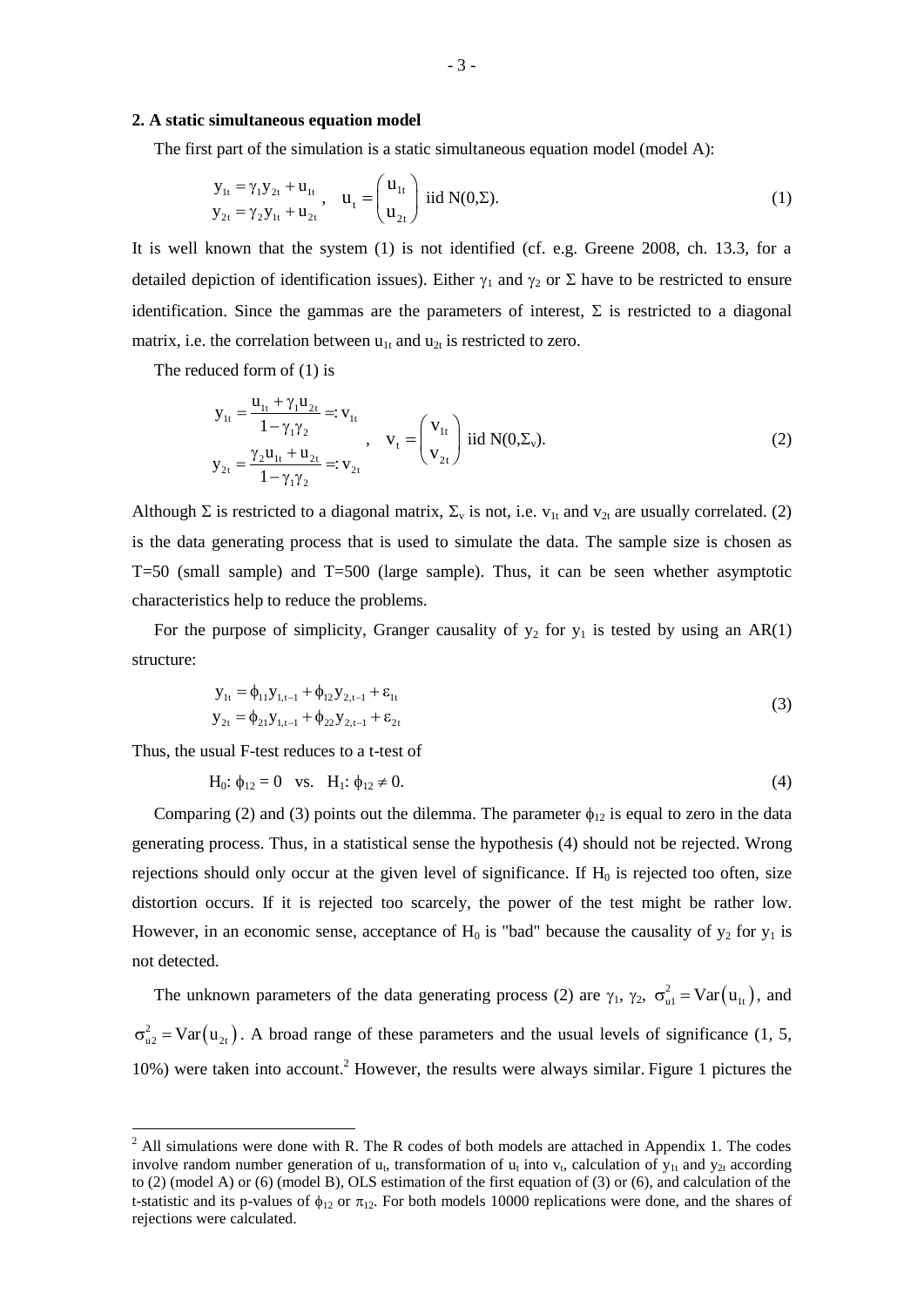results at the 5% level according to a broad variation of the correlation between  $y_{1,t-1}$  and  $y_{2,t-1}$  $(rho)$ :<sup>3</sup>



**Figure 1: Share of rejections of H<sup>0</sup> (5% level)**

Model A with  $\gamma_1 = -0.5$ ,  $\gamma_2 = 0.5$ ,  $\sigma_{u1} \in [0.01, 4]$ ,  $\sigma_{u2} \in [0.01, 4]$ , 10000 replications

If the sample size is large, no size distortions are observed. And even if the sample size is low, only small size distortions occur.<sup>4</sup> Thus, in a statistical sense, the test of Granger causality behaves well. However, in an economic sense, the decision would be wrong. It would be decided that there is no causality although a relevant instantaneous causality exists.

#### **3. A dynamic simultaneous equations model**

-

The simulation design of the second part is dynamic (model B):

$$
y_{1t} = \gamma_1 y_{2t} + \beta_1 y_{1,t-1} + u_{1t} y_{2t} = \gamma_2 y_{1t} + \beta_2 y_{2,t-1} + u_{2t} , \quad u_t \text{ iid } N\left(0, \begin{pmatrix} \sigma_{u1}^2 & 0 \\ 0 & \sigma_{u2}^2 \end{pmatrix}\right).
$$
 (5)

In (5) no identification problem occurs because any linear combination of the two equations differs from the original equations. Nevertheless,  $\Sigma$  is again chosen as diagonal matrix to keep it as simple as possible.

 $3$  This correlation can influence the estimation results in (3). Because of (2) and correlation stationarity the correlation between  $y_{1,t-1}$  and  $y_{2,t-1}$  is equal to the correlation between  $v_{1t}$  and  $v_{2t}$ . This correlation can be varied either by variation of  $\gamma_1$  and  $\gamma_2$  or by variation of  $\sigma_{u1}$  and  $\sigma_{u2}$ . The data of figure 1 were calculated with the latter variation.

<sup>&</sup>lt;sup>4</sup> A detailed table of the results can be found in Appendix 2a). Only for the 1% level, also in large samples the share of rejections is occasionally larger than the nominal size.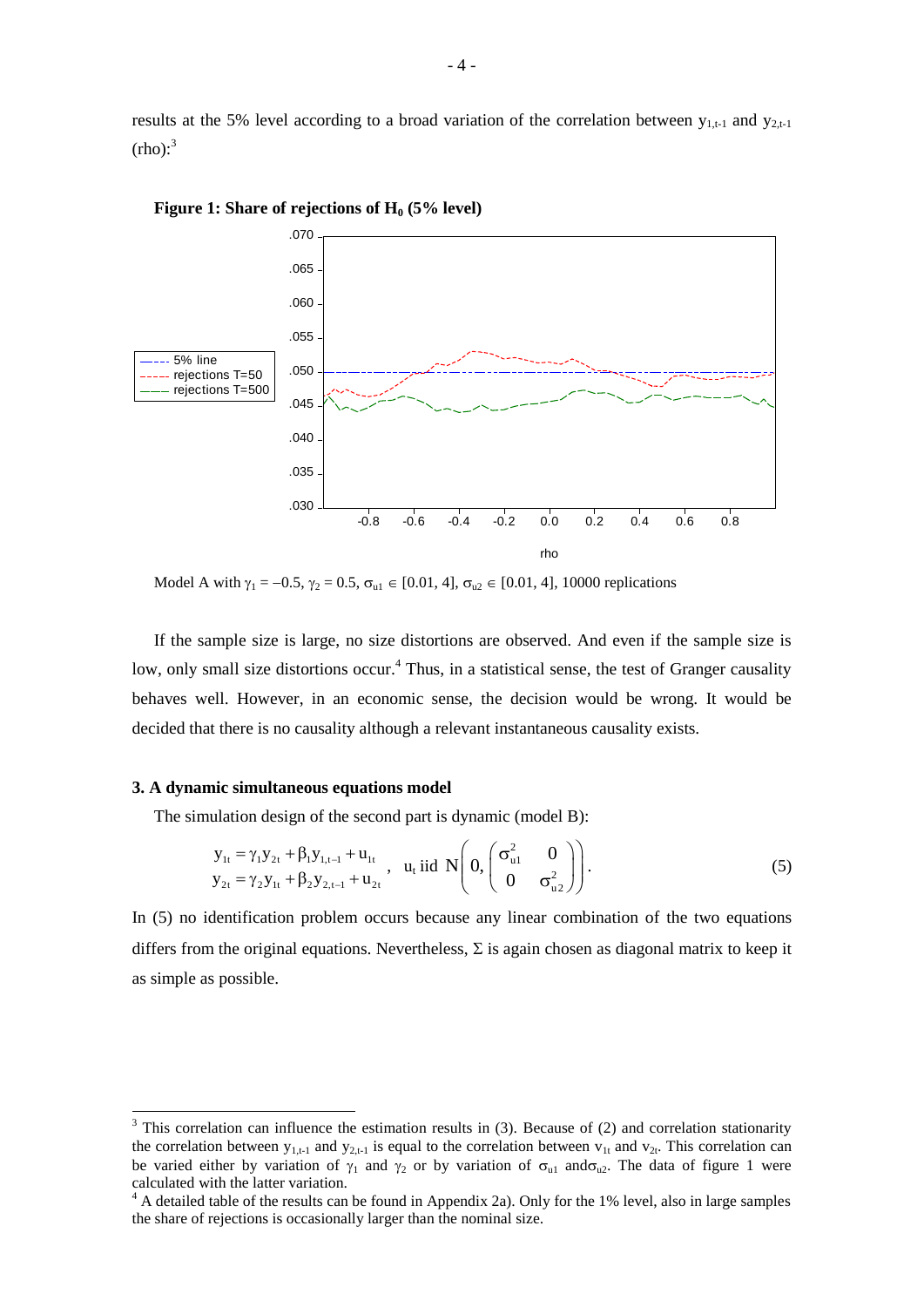The reduced form of (5) is:

$$
y_{1t} = \frac{\beta_1}{\frac{1 - \gamma_1 \gamma_2}{\pi_{11}}} y_{1,t-1} + \frac{\gamma_1 \beta_2}{\frac{1 - \gamma_1 \gamma_2}{\pi_{12}}} y_{2,t-1} + v_{1t}
$$
  

$$
y_{2t} = \frac{\gamma_2 \beta_1}{\frac{1 - \gamma_1 \gamma_2}{\pi_{21}}} y_{1,t-1} + \frac{\beta_2}{\frac{1 - \gamma_1 \gamma_2}{\pi_{22}}} y_{2,t-1} + v_{2t}
$$
 (6)

where definitions and stochastic assumptions of  $v_{1t}$  and  $v_{2t}$  are the same as in (2). The initial values are chosen as  $y_{11} = y_{21} = 0$ .

Since (6) is a dynamic system, the time series  $y_{1t}$  and  $y_{2t}$  can be non-stationary. Therefore, the eigenvalues of  $\Pi = \begin{vmatrix} n_{11} & n_{12} \\ n_{21} & n_{22} \end{vmatrix}$  $21 \t 22$  $\begin{pmatrix} \pi_{11} & \pi_{12} \end{pmatrix}$  $\Pi = \begin{pmatrix} n_{11} & n_{12} \\ \pi_{21} & \pi_{22} \end{pmatrix}$  are checked. The parameters in (5) are chosen such that all

eigenvalues of  $\Pi$  are absolutely smaller than 0.9. Thus, non-stationarity *and* "near" nonstationarity are avoided.

# **a) Wrong sign**

1

In (6)  $\pi_{12}$  is always unequal to zero if the system is simultaneous (i.e.  $\gamma_1 \neq 0$ ) and dynamic (i.e.  $\beta_2 \neq 0$ ). Thus, rejecting H<sub>0</sub>:  $\pi_{12} = 0$  is statistically correct and leads to the "correct" economic decision that  $y_2$  is causal for  $y_1$  (only the lag is still wrong because  $y_2$  is instantaneous causal). However, the sign of  $\pi_{12}$  might be different from that of  $\gamma_1$ . Let all parameters of (5) be positive. Furthermore, choose  $\gamma_1 \gamma_2 > 1$ . This implies a negative value of  $\pi_{12}$  although the structural effect of  $y_2$  on  $y_1$  is positive. Therefore, rejecting  $H_0$  and concluding a significant negative value of  $\pi_{12}$  is statistically correct. However, the conclusion of a negative causal effect of  $y_2$  on  $y_1$  would be wrong. That could explain for instance the counterintuitive result of Hartwig (2010).<sup>5</sup>

The magnitude of this problem may depend on the value of  $\beta_2$ . The higher  $\beta_2$  is the larger the problem might be because the test becomes more powerful.  $H_0$  is rejected with a higher probability. Therefore, it may also be concluded more often that increasing  $y_2$  reduces  $y_1$ although the opposite is true. Figure 2 pictures a result at the 5% level given fixed values of all other parameters.

<sup>&</sup>lt;sup>5</sup> Another explanation could be the measurement of health. This is for instance done by expenditures for health. If the health system is inefficient, higher expenditures for health may reduce economic growth.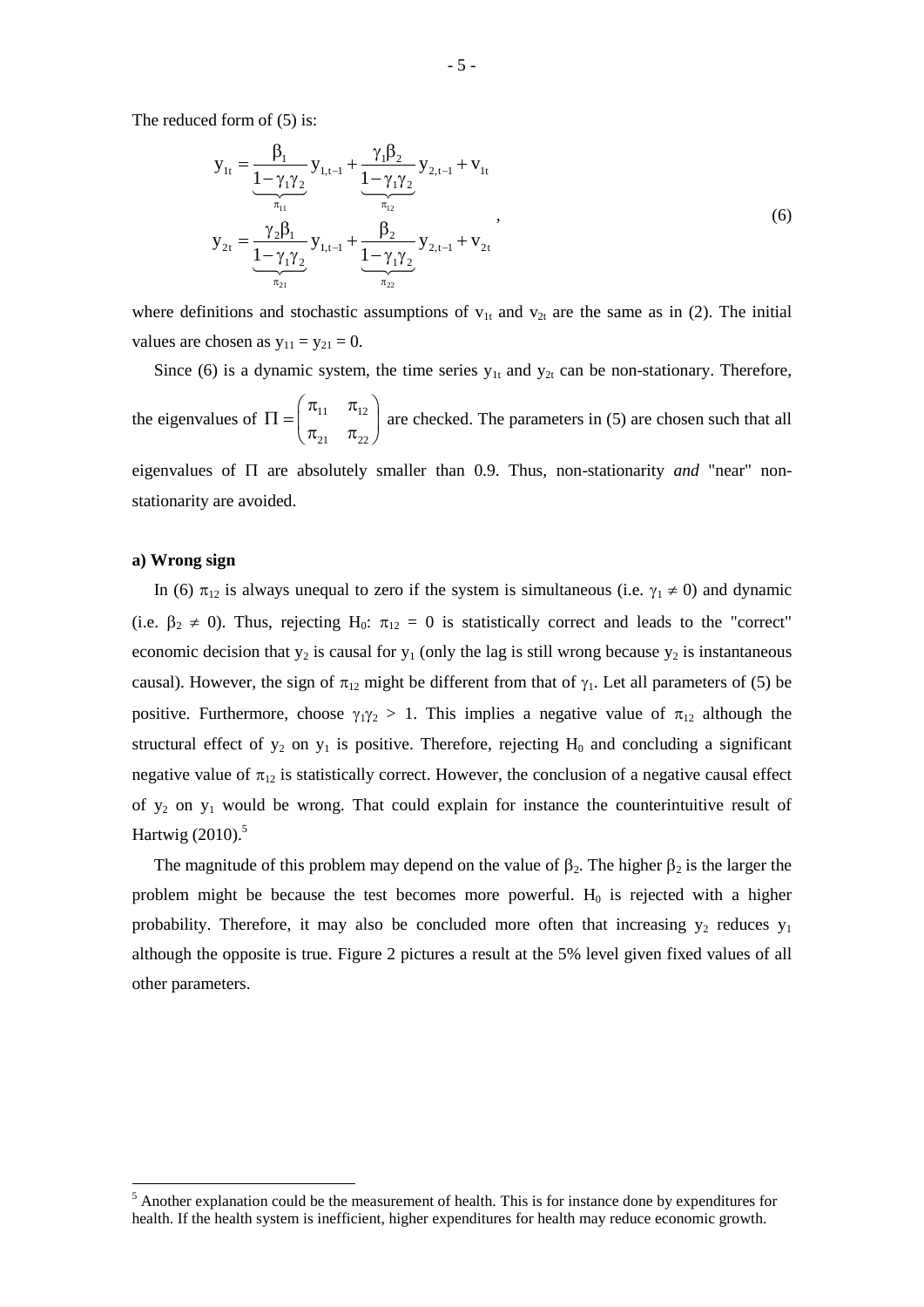

**Figure 2: Share of rejections of**  $H_0$  **concluding a negative effect of**  $y_2$  **on**  $y_1$  **(5% level)** 

Model B with  $\gamma_1 = 2$ ,  $\gamma_2 = 1$ ,  $\beta_1 = 0.2$ ,  $\sigma_{u1} = 2$ ,  $\sigma_{u2} = 1$ , T=500, 10000 replications

The probability of a wrong decision converges to one. Thus, a negative effect of  $y_2$  on  $y_1$  is concluded with probability one although in the true model (5)  $y_{2,t-1}$  itself does not influence  $y_{1t}$ structurally and the instantaneous effect of  $y_2$  on  $y_1$  is positive. Therefore, all policy conclusions based on the Granger causality test would be completely wrong with probability one – given that  $\beta_2$  is enough different from zero. Changing the simulation design sometimes led to less extreme results. However, the tendency was always the same.

#### **b) Low power in small samples**

So far no statistical problems have been reported. However, kinds of byproducts of the simulation study have been power comparisons between small and large samples. An example is presented in figure 3. In contrast to the analysis above, the gamma parameters are chosen such that the sign of  $\pi_{12}$  is equal to the sign of  $\gamma_1$  for any positive  $\beta_2$ . Therefore, concluding a positive or negative structural effect of  $y_2$  on  $y_1$  is right if the sign of  $\hat{\pi}_{12}$  is equal to the sign of  $\pi_{12}$ . Only the time is still wrong because lagged instead of instantaneous causality is concluded. The right branch of figure 3 pictures the rejections with correct sign. <sup>6</sup> The left branch is just for the purpose of comparison. Here, the sign of  $\pi_{12}$  differs from the sign of  $\gamma_1$  so that the economic conclusion would be wrong again.

Thus, the power of the test is rather low for T=50, i.e. for a sample size that is large for annual data and might be large even for quarterly data. Much more distance from zero is needed to get a high probability of rejection. Although the power still rises with  $\beta_2$ , it remains considerably below one for those values of  $\beta_2$  that guarantee stationarity. In contrast to this the power for T=500 converges rapidly to one.

-

 $6$  The whole results can be found in Appendix 2b).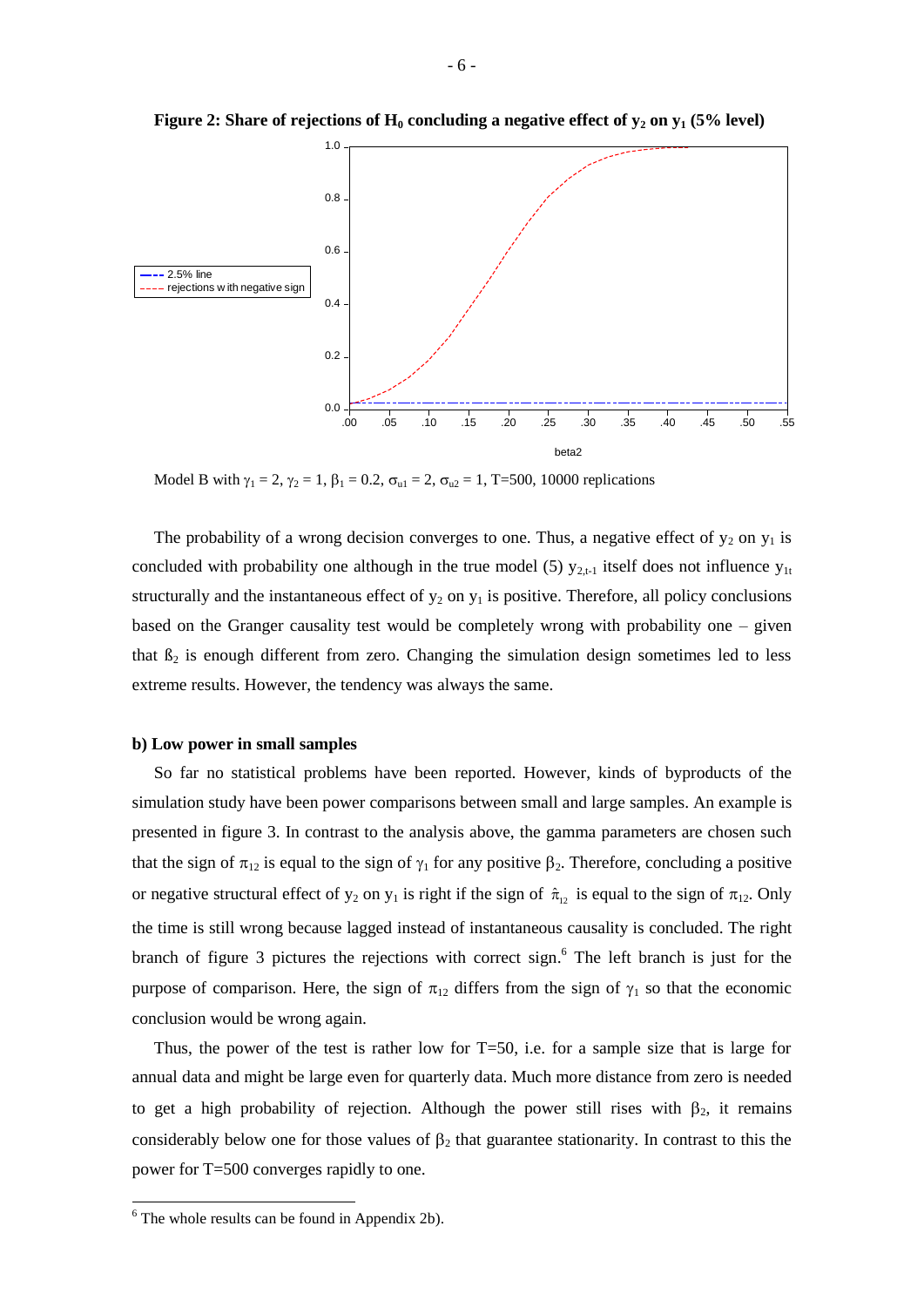

Figure 3: Share of rejections where the sign of  $\hat{\pi}_{12}$  is equal to the sign of  $\pi_{12}$  (5% level)

Model B with  $\gamma_1 = 0.6$ ,  $\gamma_2 = 0.4$ ,  $\beta_1 = 0.1$ ,  $\sigma_{u1} = 2$ ,  $\sigma_{u2} = 1$ , 10000 replications

### **4. Conclusion**

Using tests of Granger causality in case of simultaneity is not only problematic in an ivory tower. It is also empirically relevant. In a static simultaneous model without lagged dependent variables, the Granger test detects causality of  $y_2$  for  $y_1$  only with probability alpha, i.e. the level of significance, for a broad range of parameters. In a dynamic simultaneous model with an AR(1) structure, the detected sign of causality can be wrong with probability one. Thus, the issue of simultaneity should be treated more carefully in applied econometrics. If simultaneity cannot be excluded theoretically testing the correlation of the error terms of the test equations might be useful (cf. Lütkepohl 2005, p. 47).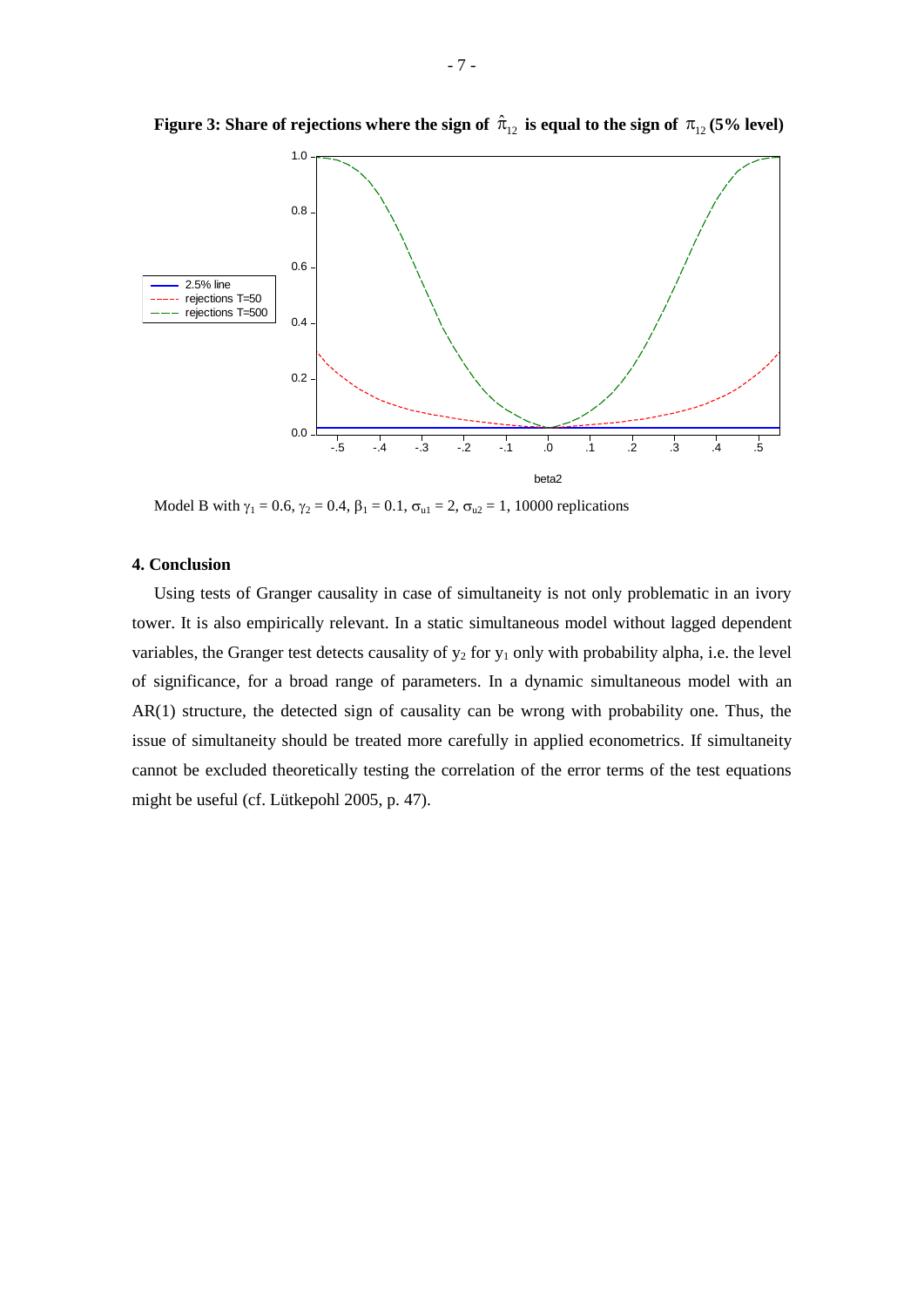#### **Appendix 1: R codes for the simulation**

# **a) R code for model A**

```
# Load MASS (write.matrix requires MASS)
grkau<-function(replikat,gamma2){
n=50
n10=10*n
qamma1=-0.5k=1 # k = order of AR process
i=1 # i = replicationindex
kq_erg=matrix(nrow=replikat,ncol=8)
set.seed(310465)
repeat{
     u1=rnorm(n10,mean=0,sd=4) # 4 is an example
     u2=rnorm(n10, mean=0, sd=0.01) # 0.01 is an example
     v1=(u1+qamma1*u2)/(1-qamma1*qamma2)v2 = (gamma2 * u1 + u2) / (1 - gamma1 * gamma2)v1=v1y2=y2reg=lm(y1[(k+1):n10]~y1[k:(n10-1)] ~+~ y2[k:(n10-1)] ~-1)ergebnis=summary(reg)
      kq_erg[i,1]=ergebnis$coefficients[1,1] # estimate of phi11
      kq erg[i,3]=ergebnis$coefficients[2,1] # estimate of phi12
     kq erg[i,5]=ergebnis$coefficients[1,4] # p-value of t-test phill
     kq erg[i,7]=ergebnis$coefficients[2,4] # p-value of t-test phil2
reg=lm(y1[(k+1):n]~y1[k:(n-1)] ~+~ y2[k:(n-1)]-1)ergebnis_n=summary(reg)
      kq_erg[i,2]=ergebnis_n$coefficients[1,1] 
     kq erg[i,4]=ergebnis n$coefficients[2,1]
     kq erg[i,6]=ergebnis n$coefficients[1,4]
     kq erg[i,8]=ergebnis n$coefficients[2,4]
i=i+1if(i==replikat+1){break}}
granger_out=matrix(nrow=replikat+1,ncol=8)
granger_out[1,]=c("phi11","phi11_n","phi12","phi12_n","pvalue_phi11","
pvalue phi11 n", "pvalue phi12", "pvalue phi12 n")
granger out [2: (replikat+1), ]=kq erg
write.matrix(granger out, sep="\t", file="C:\\name.r")
}
\#grkau(10000,0.5)
```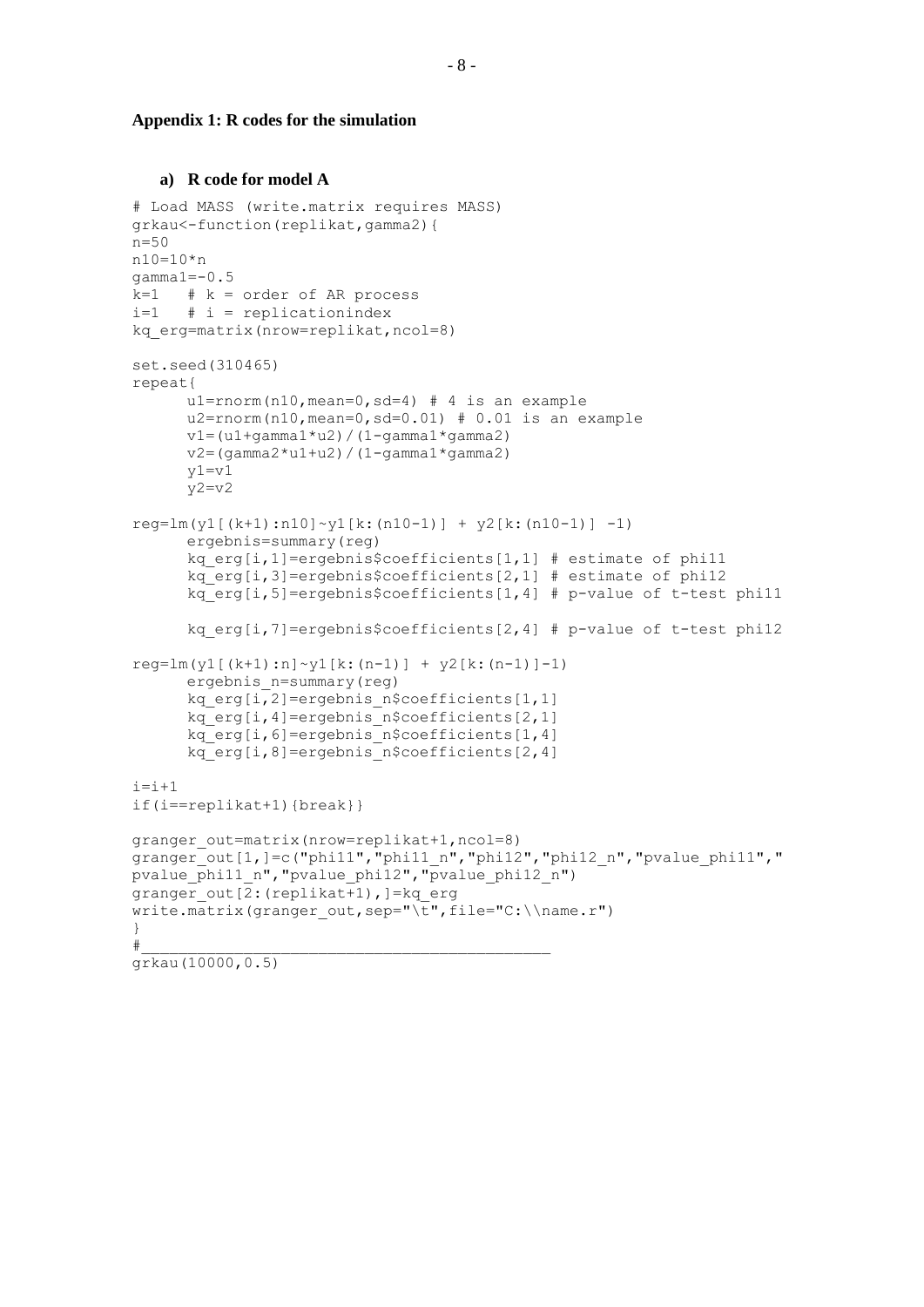# **b) R code for model B**

```
# Load MASS
grkau<-function(replikat,gamma2){
n=50
n10=10*n
gamma1=0.6
beta1=0.1
beta2=-0.5 # -0.5 is an example
k=1i=1kq_erg=matrix(nrow=replikat,ncol=8)
y1=vector(mode="numeric",length=n10) 
      y1[1]=0y2=vector(mode="numeric",length=n10) 
      y2[1]=0
set.seed(310465)
repeat{
      u1=rnorm(n10, mean=0, sd=2)
      u2=rnorm(n10,mean=0,sd=1)
      v1=(u1+qamma1*u2)/(1-qamma1*qamma2)v2=(gamma2*u1+u2) / (1-gamma1*gamma2)
for(j in 2:n10) {
      y1[j] = (beta1 / (1-gamma1*gamma2)) * y1[j-1] + (gamma1*beta2 / (1-figma2))gamma1 * gamma2)) *y2[j-1] +v1[j]
      y2[j]=(gamma2*beta1/(1-gamma1*gamma2))*y1[j-1]+(beta2/(1-
      gamma1 * gamma2)) *y2[j-1] +v2[j]
      }
req=lm(y1[(k+1):n10]\sim y1[k:(n10-1)] + y2[k:(n10-1)] -1)ergebnis=summary(reg)
      kq_erg[i,1]=ergebnis$coefficients[1,1] 
      kq_erg[i,3]=ergebnis$coefficients[2,1] 
      kq_erg[i,5]=ergebnis$coefficients[1,4] 
      kq_erg[i,7]=ergebnis$coefficients[2,4] 
reg=lm(y1[(k+1):n]~y1[k:(n-1)] ~+~ y2[k:(n-1)]-1)ergebnis_n=summary(reg)
      kq_erg[i,2]=ergebnis_n$coefficients[1,1] 
      kq_erg[i,4]=ergebnis_n$coefficients[2,1] 
      kq_erg[i,6]=ergebnis_n$coefficients[1,4] 
      kq_erg[i,8]=ergebnis_n$coefficients[2,4] 
i=i+1if(i==replikat+1){break}}
granger out=matrix(nrow=replikat+1,ncol=8)
granger_out[1,]=c("phi11","phi11_n","phi12","phi12_n","pvalue_phi11","
pvalue phi11 n", "pvalue phi12", "pvalue phi12 n")
granger out [2: (replikat+1), ]=kq erg
write.matrix(granger out, sep="\t", file="C:\\name.r")
}
\#grkau(10000,0.4)
```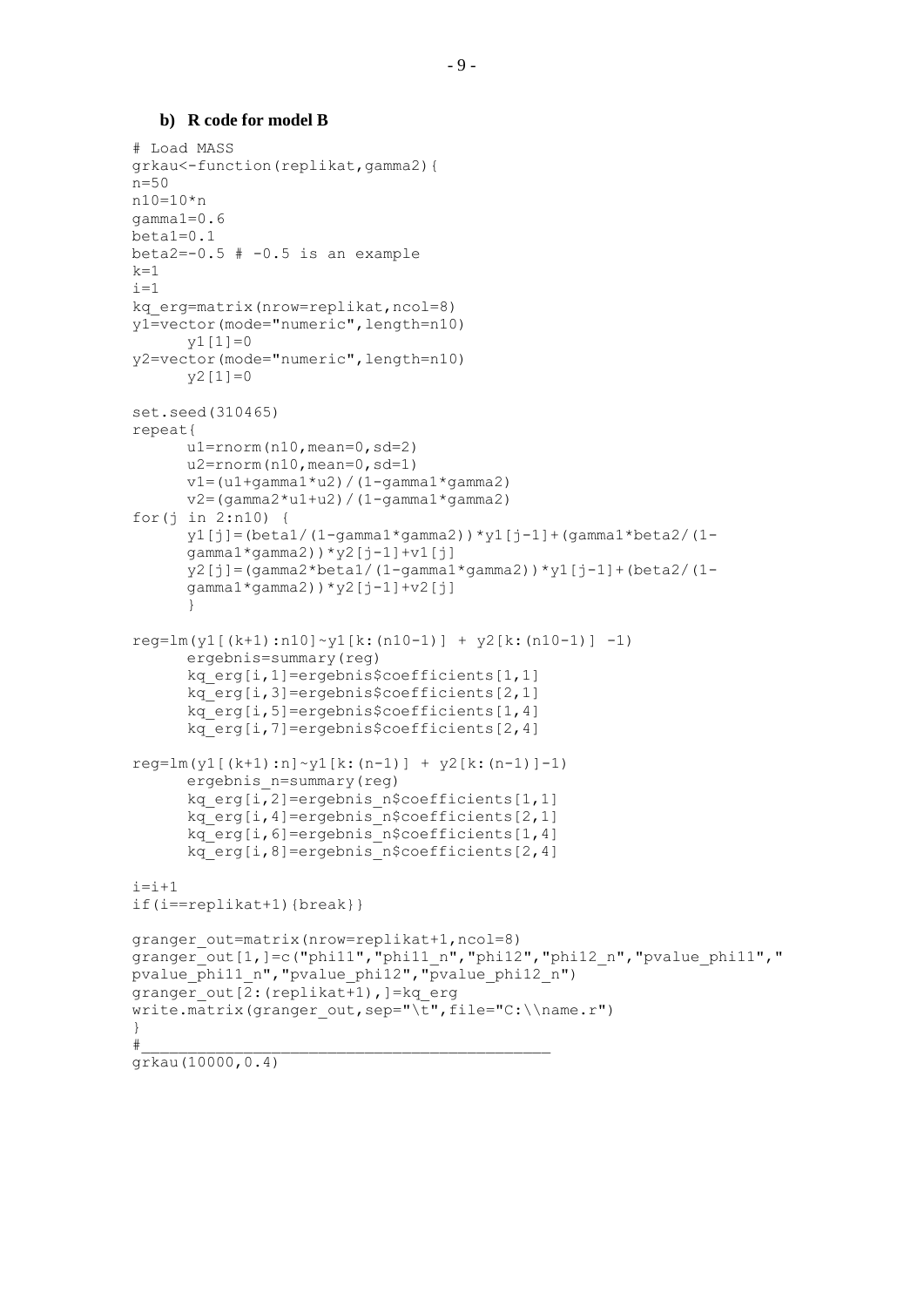# **Appendix 2: Simulation results**

# **a) Share of rejections for model A** ( $\gamma_1 = -0.5$ ,  $\gamma_2 = 0.5$ )

| sigma $u1/$ | rho        | $T = 500,$<br>10% level | $T = 500,$ | $T = 500$ ,<br>1% level | $T = 50$ ,<br>10% level | $T = 50,$<br>5% level | $T = 50$ ,<br>1% level |
|-------------|------------|-------------------------|------------|-------------------------|-------------------------|-----------------------|------------------------|
| sigma u2    |            |                         | 5% level   |                         |                         |                       |                        |
| 3.75/4      | $-0.0516$  | 0.098                   | 0.0454     | 0.0084                  | 0.1017                  | 0.0514                | 0.0095                 |
| 3.525/4     | $-0.1009$  | 0.0985                  | 0.0453     | 0.0082                  | 0.102                   | 0.0518                | 0.0097                 |
| 3.3/4       | $-0.1530$  | 0.1004                  | 0.045      | 0.0082                  | 0.1019                  | 0.0522                | 0.0095                 |
| 3.1/4       | $-0.2019$  | 0.0994                  | 0.0445     | 0.0086                  | 0.1021                  | 0.052                 | 0.0089                 |
| 2.9/4       | $-0.2532$  | 0.0988                  | 0.0444     | 0.0084                  | 0.1012                  | 0.0527                | 0.0091                 |
| 2.725/4     | $-0.3001$  | 0.098                   | 0.0452     | 0.0086                  | 0.1001                  | 0.053                 | 0.0087                 |
| 2.55/4      | $-0.3490$  | 0.098                   | 0.0443     | 0.0084                  | 0.1005                  | 0.0531                | 0.0088                 |
| 2.375/4     | $-0.3998$  | 0.0977                  | 0.0441     | 0.0078                  | 0.1012                  | 0.0518                | 0.0088                 |
| 2.2/4       | $-0.4524$  | 0.0971                  | 0.0447     | 0.0075                  | 0.1017                  | 0.051                 | 0.0081                 |
| 2.05/4      | $-0.4988$  | 0.0961                  | 0.0443     | 0.0074                  | 0.1005                  | 0.0513                | 0.008                  |
| 1.9/4       | $-0.5462$  | 0.0963                  | 0.0454     | 0.0072                  | 0.0998                  | 0.0499                | 0.0087                 |
| 1.725/4     | $-0.6026$  | 0.0954                  | 0.0462     | 0.0071                  | 0.0968                  | 0.0498                | 0.009                  |
| 1.58/4      | $-0.6497$  | 0.0949                  | 0.0465     | 0.0067                  | 0.0973                  | 0.0487                | 0.0088                 |
| 1.44/4      | $-0.6952$  | 0.0924                  | 0.0459     | 0.007                   | 0.0974                  | 0.0477                | 0.009                  |
| 1.27/4      | $-0.7497$  | 0.0948                  | 0.0458     | 0.0072                  | 0.097                   | 0.0467                | 0.0092                 |
| 1.1/4       | $-0.8024$  | 0.0926                  | 0.0448     | 0.0075                  | 0.0967                  | 0.0464                | 0.009                  |
| 0.94/4      | $-0.8492$  | 0.0942                  | 0.0442     | 0.0082                  | 0.0957                  | 0.0467                | 0.0088                 |
| 0.75/4      | $-0.8995$  | 0.0959                  | 0.0449     | 0.0075                  | 0.0963                  | 0.0475                | 0.0081                 |
| 0.64/4      | $-0.9251$  | 0.0947                  | 0.0444     | 0.0073                  | 0.0962                  | 0.0469                | 0.008                  |
| 0.52/4      | $-0.9495$  | 0.0952                  | 0.0455     | 0.008                   | 0.0959                  | 0.0476                | 0.0079                 |
| 0.36/4      | $-0.9752$  | 0.0944                  | 0.0464     | 0.0079                  | 0.0944                  | 0.0468                | 0.0072                 |
| 0.05/4      | $-0.9995$  | 0.096                   | 0.0453     | 0.0076                  | 0.0943                  | 0.0465                | 0.008                  |
| 0.01/4      | $-0.99998$ | 0.0971                  | 0.0451     | 0.0084                  | 0.0941                  | 0.0462                | 0.0083                 |
| 4/3.75      | 0.0516     | 0.098                   | 0.046      | 0.0091                  | 0.1012                  | 0.0512                | 0.0088                 |
| 4/3.525     | 0.1009     | 0.0972                  | 0.0471     | 0.0092                  | 0.1015                  | 0.052                 | 0.0091                 |
| 4/3.3       | 0.1530     | 0.097                   | 0.0474     | 0.0092                  | 0.1021                  | 0.0512                | 0.0093                 |
| 4/3.1       | 0.2019     | 0.0976                  | 0.0469     | 0.0094                  | 0.1026                  | 0.0503                | 0.0098                 |
| 4/2.9       | 0.2532     | 0.0951                  | 0.047      | 0.0093                  | 0.1022                  | 0.0503                | 0.0099                 |
| 4/2.725     | 0.3001     | 0.0952                  | 0.0464     | 0.0095                  | 0.1027                  | 0.0498                | 0.0099                 |
| 4/2.55      | 0.3490     | 0.0953                  | 0.0455     | 0.0095                  | 0.1033                  | 0.0493                | 0.0103                 |
| 4/2.375     | 0.3998     | 0.0949                  | 0.0456     | 0.0092                  | 0.1027                  | 0.0488                | 0.0107                 |
| 4/2.2       | 0.4524     | 0.0952                  | 0.0466     | 0.0091                  | 0.1029                  | 0.048                 | 0.0106                 |
| 4/2.05      | 0.4988     | 0.0953                  | 0.0466     | 0.0093                  | 0.1014                  | 0.0479                | 0.0106                 |
| 4/1.9       | 0.5462     | 0.0953                  | 0.0459     | 0.0095                  | 0.1012                  | 0.0494                | 0.0105                 |
| 4/1.725     | 0.6026     | 0.0954                  | 0.0463     | 0.0101                  | 0.1013                  | 0.0496                | 0.0104                 |
| 4/1.58      | 0.6497     | 0.0947                  | 0.0465     | 0.0103                  | 0.1004                  | 0.0492                | 0.0104                 |
| 4/1.44      | 0.6952     | 0.0943                  | 0.0463     | 0.0106                  | 0.0996                  | 0.049                 | 0.0105                 |
| 4/1.27      | 0.7497     | 0.0928                  | 0.0463     | 0.0106                  | 0.0994                  | 0.049                 | 0.0105                 |
| 4/1.1       | 0.8024     | 0.0929                  | 0.0463     | 0.0107                  | 0.0993                  | 0.0494                | 0.0108                 |
| 4/0.94      | 0.8492     | 0.0926                  | 0.0466     | 0.0107                  | 0.0992                  | 0.0493                | 0.0107                 |
| 4/0.75      | 0.8995     | 0.0927                  | 0.0456     | 0.0111                  | 0.0978                  | 0.0492                | 0.0106                 |
| 4/0.64      | 0.9251     | 0.0931                  | 0.0453     | 0.0109                  | 0.0978                  | 0.0494                | 0.0103                 |
| 4/0.52      | 0.9495     | 0.094                   | 0.0461     | 0.0112                  | 0.0973                  | 0.0496                | 0.0101                 |
| 4/0.36      | 0.9752     | 0.0954                  | 0.0451     | 0.0109                  | 0.0989                  | 0.0496                | 0.0099                 |
| 4/0.05      | 0.9995     | 0.0955                  | 0.0448     | 0.0108                  | 0.0985                  | 0.05                  | 0.0097                 |
| 4/0.01      | 0.99998    | 0.0954                  | 0.045      | 0.0107                  | 0.0981                  | 0.0497                | 0.0097                 |

Further results are available on request.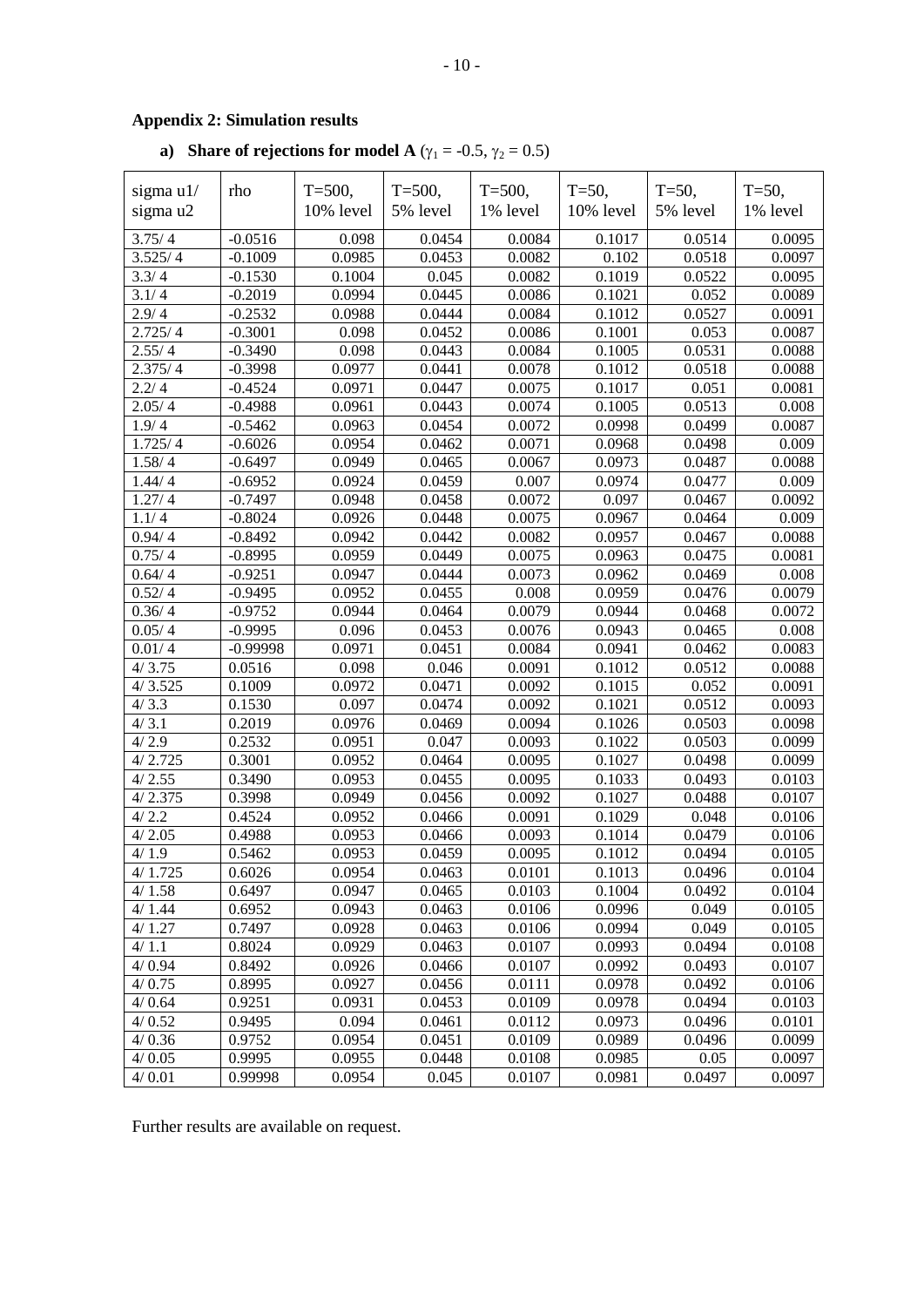| beta2          | $T=500$   | $T = 500$ ,         | thereof ne-      | $T = 500$ , | $T = 50,$ | $T = 50$ , | thereof ne- | $T = 50,$ |
|----------------|-----------|---------------------|------------------|-------------|-----------|------------|-------------|-----------|
|                | 10% level | 5% level            | gative sign      | 1% level    | 10% level | 5% level   | gative sign | 1% level  |
|                |           |                     |                  |             |           |            |             |           |
| 0.6            | 1         |                     | 0                | 0.9998      | 0.5428    | 0.4132     | 0.0002      | 0.1959    |
| 0.575          | 1         | $\overline{0.9999}$ | $\boldsymbol{0}$ | 0.9988      | 0.4795    | 0.3481     | 0.0003      | 0.1549    |
| 0.55           | 0.9997    | 0.9993              | $\boldsymbol{0}$ | 0.9931      | 0.4189    | 0.2973     | 0.0006      | 0.1216    |
| 0.525          | 0.9987    | 0.9961              | $\boldsymbol{0}$ | 0.9813      | 0.3738    | 0.2558     | 0.0006      | 0.0959    |
| 0.5            | 0.9951    | 0.9892              | $\boldsymbol{0}$ | 0.9553      | 0.3308    | 0.2215     | 0.0006      | 0.0783    |
| 0.475          | 0.9879    | 0.9735              | $\boldsymbol{0}$ | 0.908       | 0.295     | 0.1934     | 0.0013      | 0.0634    |
| 0.45           | 0.9724    | 0.9473              | $\boldsymbol{0}$ | 0.8403      | 0.266     | 0.1668     | 0.0016      | 0.0529    |
| 0.425          | 0.9468    | 0.9015              | $\boldsymbol{0}$ | 0.7547      | 0.2389    | 0.1468     | 0.0024      | 0.043     |
| 0.4            | 0.9076    | 0.8452              | $\boldsymbol{0}$ | 0.6568      | 0.2141    | 0.1296     | 0.0028      | 0.0363    |
| 0.375          | 0.8584    | 0.7737              | $\boldsymbol{0}$ | 0.5588      | 0.1949    | 0.1146     | 0.0037      | 0.0311    |
| 0.35           | 0.7939    | 0.6965              | $\boldsymbol{0}$ | 0.4608      | 0.1785    | 0.102      | 0.0043      | 0.0275    |
| 0.325          | 0.7234    | 0.6113              | $\boldsymbol{0}$ | 0.3746      | 0.1659    | 0.0926     | 0.0052      | 0.0238    |
| 0.3            | 0.6496    | 0.5298              | $\mathbf{0}$     | 0.2909      | 0.1524    | 0.0836     | 0.0058      | 0.0218    |
| 0.275          | 0.5729    | 0.4487              | 0.0001           | 0.2182      | 0.141     | 0.0772     | 0.007       | 0.0195    |
| 0.25           | 0.5002    | 0.3739              | 0.0002           | 0.1663      | 0.1327    | 0.0704     | 0.0079      | 0.0178    |
| 0.225          | 0.4265    | 0.3031              | 0.0003           | 0.122       | 0.126     | 0.0653     | 0.0092      | 0.0164    |
| 0.2            | 0.3536    | 0.2416              | 0.0008           | 0.0886      | 0.1181    | 0.0625     | 0.011       | 0.015     |
| 0.175          | 0.2931    | 0.191               | 0.0012           | 0.0632      | 0.1135    | 0.0583     | 0.0126      | 0.0129    |
| 0.15           | 0.2426    | 0.1482              | 0.0019           | 0.0464      | 0.1102    | 0.0559     | 0.0139      | 0.0117    |
| 0.125          | 0.1932    | 0.1149              | 0.0027           | 0.0328      | 0.1059    | 0.0545     | 0.0156      | 0.0107    |
| 0.1            | 0.1572    | 0.089               | 0.0048           | 0.024       | 0.1011    | 0.053      | 0.0171      | 0.0103    |
| 0.075          | 0.131     | 0.0681              | 0.0074           | 0.0177      | 0.0979    | 0.052      | 0.0196      | 0.0094    |
| 0.05           | 0.1121    | 0.0551              | 0.0111           | 0.0135      | 0.0967    | 0.0502     | 0.0207      | 0.009     |
| 0.025          | 0.0992    | 0.0494              | 0.0171           | 0.0103      | 0.0977    | 0.0487     | 0.0227      | 0.0091    |
| 0.01           | 0.0956    | 0.0482              | 0.0218           | 0.0097      | 0.0984    | 0.0477     | 0.0237      | 0.0087    |
| $\overline{0}$ | 0.0959    | 0.0487              | 0.0254           | 0.0094      | 0.0974    | 0.0472     | 0.0243      | 0.009     |
| $-0.01$        | 0.0972    | 0.049               | 0.0295           | 0.01        | 0.0973    | 0.0474     | 0.0254      | 0.0092    |
| $-0.025$       | 0.1031    | 0.0519              | 0.0353           | 0.0103      | 0.0967    | 0.0487     | 0.0276      | 0.0091    |
| $-0.05$        | 0.1173    | 0.0603              | 0.0491           | 0.0138      | 0.096     | 0.0484     | 0.0293      | 0.0094    |
| $-0.075$       | 0.1354    | 0.0763              | 0.0687           | 0.0186      | 0.0984    | 0.0487     | 0.0322      | 0.0109    |
| $-0.1$         | 0.1655    | 0.0951              | 0.0903           | 0.0268      | 0.1005    | 0.0512     | 0.036       | 0.0113    |
| $-0.125$       | 0.204     | 0.1215              | 0.1183           | 0.0362      | 0.1027    | 0.0541     | 0.0398      | 0.0122    |
| $-0.15$        | 0.2507    | 0.157               | 0.1552           | 0.0519      | 0.1059    | 0.0566     | 0.0441      | 0.0127    |
| $-0.175$       | 0.3051    | 0.2033              | 0.2025           | 0.0725      | 0.1095    | 0.0592     | 0.0488      | 0.0139    |
| $-0.2$         | 0.3654    | 0.2567              | 0.2563           | 0.099       | 0.1157    | 0.0626     | 0.0534      | 0.0139    |
| $-0.225$       | 0.4303    | 0.3168              | 0.3168           | 0.1341      | 0.1201    | 0.0678     | 0.0595      | 0.0155    |
| $-0.25$        | 0.515     | 0.3843              | 0.3843           | 0.1817      | 0.127     | 0.0741     | 0.0663      | 0.0177    |
| $-0.275$       | 0.5937    | 0.4677              | 0.4677           | 0.2409      | 0.137     | 0.0786     | 0.0719      | 0.0201    |
| $-0.3$         | 0.67      | 0.5518              | 0.5518           | 0.3104      | 0.1468    | 0.0862     | 0.0802      | 0.0233    |
| $-0.325$       | 0.7464    | 0.6362              | 0.6362           | 0.3894      | 0.1587    | 0.0929     | 0.088       | 0.0261    |
| $-0.35$        | 0.8153    | 0.7208              | 0.7208           | 0.4852      | 0.1742    | 0.1031     | 0.0991      | 0.0303    |
| $-0.375$       | 0.8718    | 0.7952              | 0.7952           | 0.583       | 0.1932    | 0.1141     | 0.111       | 0.0351    |
| $-0.4$         | 0.9166    | 0.8609              | 0.8609           | 0.6828      | 0.2136    | 0.1278     | 0.1251      | 0.0402    |
| $-0.425$       | 0.9496    | 0.9121              | 0.9121           | 0.775       | 0.2353    | 0.147      | 0.1447      | 0.0477    |
| $-0.45$        | 0.9722    | 0.948               | 0.948            | 0.8512      | 0.2609    | 0.1668     | 0.1651      | 0.0567    |
| $-0.475$       | 0.9872    | 0.9724              | 0.9724           | 0.9125      | 0.2929    | 0.1928     | 0.1916      | 0.0679    |
| $-0.5$         | 0.9949    | 0.9885              | 0.9885           | 0.9528      | 0.3324    | 0.2218     | 0.2209      | 0.0821    |
| $-0.525$       | 0.9986    | 0.9952              | 0.9952           | 0.9779      | 0.37      | 0.2552     | 0.2545      | 0.0983    |
| $-0.55$        | 0.9997    | 0.9989              | 0.9989           | 0.9926      | 0.4174    | 0.3006     | 0.2999      | 0.1216    |
| $-0.575$       | 0.9999    | 0.9998              | 0.9998           | 0.9978      | 0.465     | 0.3493     | 0.3487      | 0.1561    |
| $-0.6$         | 1         | 1                   | 1                | 0.9997      | 0.5207    | 0.4024     | 0.4019      | 0.1955    |
|                |           |                     |                  |             |           |            |             |           |

**b) Share of rejections for model <b>B** ( $\gamma_1 = 0.6$ ,  $\gamma_2 = 0.4$ ,  $\beta_1 = 0.1$ ,  $\sigma_{u1} = 2$ ,  $\sigma_{u2} = 1$ )